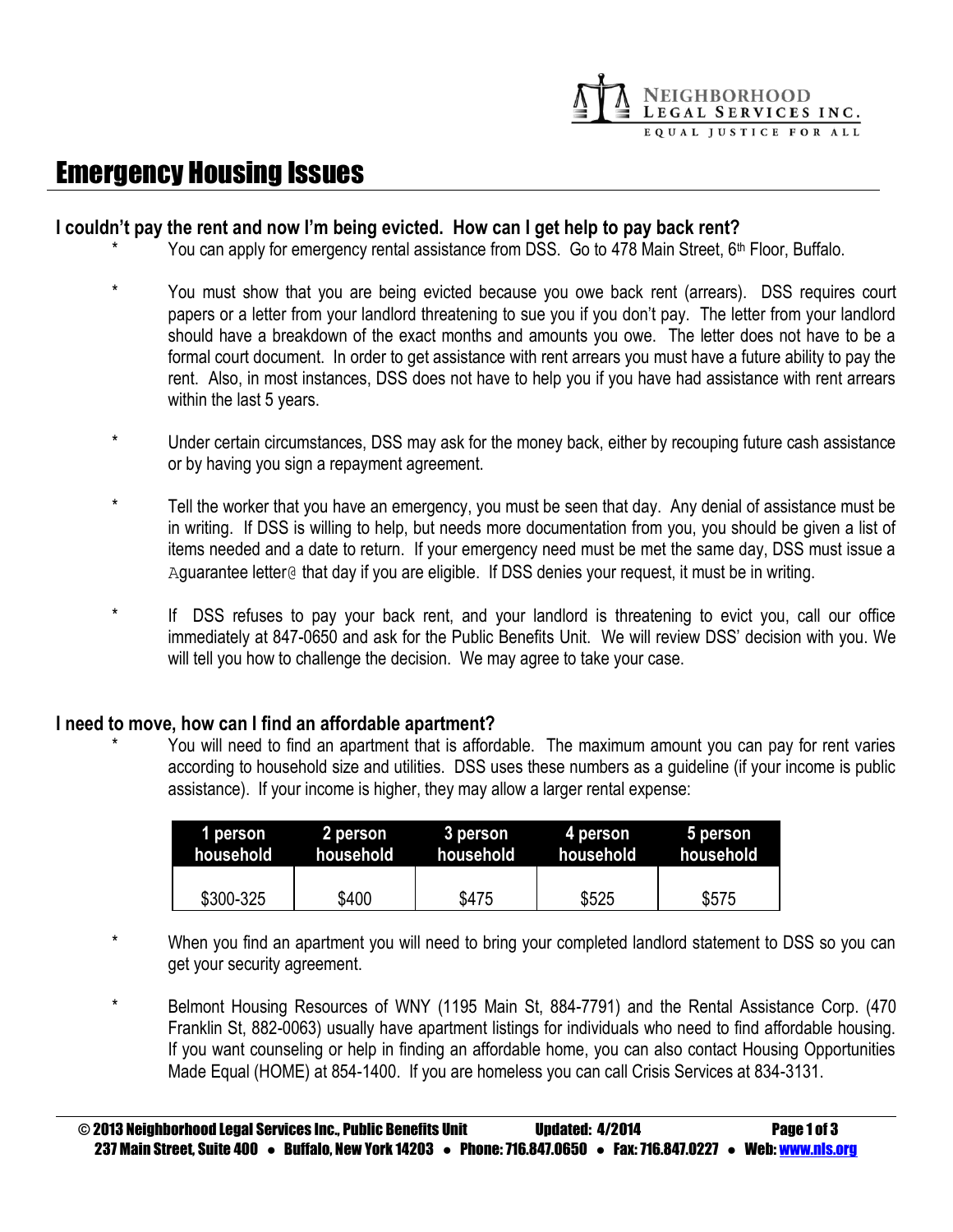- \* You can apply for Section 8 assistance at the Rental Assistance Center and at the Belmont Housing Resources of WNY. The waiting list for Section 8 is very long; however, they often have shorter lists for individuals who meet criteria for various special programs. Always ask if you might be eligible for one of these special Section 8 programs. You can call Belmont at 884-7791 and the Rental Assistance Center (RAC) at 882-0063. BMHA also provides Section 8 vouchers on a limited basis.
- \* You can apply for public housing at the Buffalo Municipal Housing Authority. BMHA has guidelines for acceptance, however, if you are denied you can ask for a review and contact our office for advice. You can call 855-6774 or go to 245 Elmwood Ave., Tuesday, Wednesday, and Thursday, from 8:00 AM to 12:00 PM and 1:30 PM to 3:30 PM.

# **How can I get help with moving/storage expenses?**

- DSS can sometimes help with moving expenses and storage. Go to 478 Main Street,  $6<sup>th</sup>$  Floor and ask for assistance.
- \* DSS can only pay for moving expenses if you are moving to a less expensive apartment or you are under extreme circumstances. For DSS, extreme circumstances including: eviction, homelessness, transition out of a shelter, leaving a dangerous or abusive environment, natural disasters, building condemnation, or serious medical conditions that require different housing arrangements.
- \* DSS will only provide moving expenses if they determine the apartment you are moving to is Aaffordable.@ If you are on Public Assistance, your new rent should be no more than the chart on the previous page. If you have other income, DSS may allow a higher rent.
- \* If you are denied moving expenses or you have questions about this program, feel free to contact our office at 847-0650.
- \* If you need help with storage, DSS can help while you are living in a temporary living situation.

# **How can I get help getting a security agreement?**

- 1. DSS may provide a "security agreement". A security agreement is a form DSS gives the landlord promising to pay damages you owe when you move out. In return, the landlord will let you move in without paying a security deposit. If you get a security agreement and DSS ends up having to pay your landlord, it can be taken out of your grant.
- 2. To apply, go to 478 Main Street,  $6<sup>th</sup>$  Floor.
- 3. DSS only provides a security agreement if you are moving to a cheaper place or if you are in extreme circumstances. For DSS, extreme circumstances are: eviction, homelessness, transition out of a shelter, leaving a dangerous or abusive environment, natural disasters, building condemnation, or serious medical conditions that require different housing arrangements.
- 4. If you are denied a security agreement or you have questions about this program, feel free to contact our office at 847-0650.